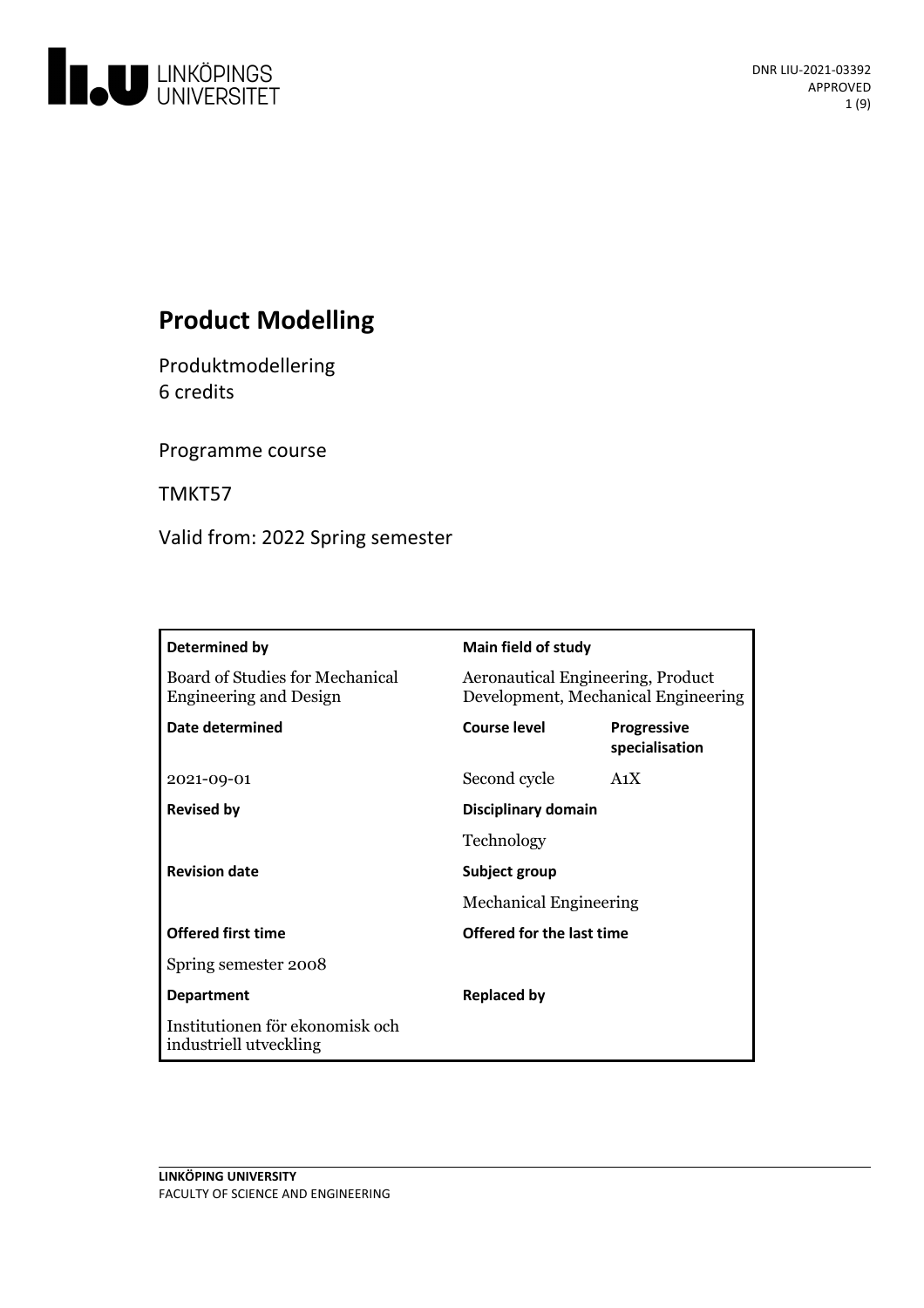## Course offered for

- Master of Science in Design and Product Development
- Master of Science in Industrial Engineering and Management
- Master of Science in Mechanical Engineering
- Master of Science in Industrial Engineering and Management International
- Master's Programme in Aeronautical Engineering
- Master's Programme in Mechanical Engineering

## Prerequisites

Admission to master level studies in the field of Mechanical Engineering or similar. Comprehensive knowledge of CAD and basic programming.

## Intended learning outcomes

After completing this course, the participants will have a good understanding of how automation of repetitive CAD work will provide engineers the means and opportunity to be more intuitive and creative. Furthermore, the students shall:

- Be capable of creating CAD models of complex products
- Understand how to implement logic in CAD models in order to make them intelligent and generative
- Understand the principle of building flexible and reusable CAD models
- $\bullet$  Be capable of creating flexible and reusable CAD models in CATIA V<sub>5</sub>
- Able to use programming in Visual Basic, CATScript and Engineering Knowledge Language (EKL) to create generative CAD models
- Able to use Application Programming Interface (API) in order to connect various software

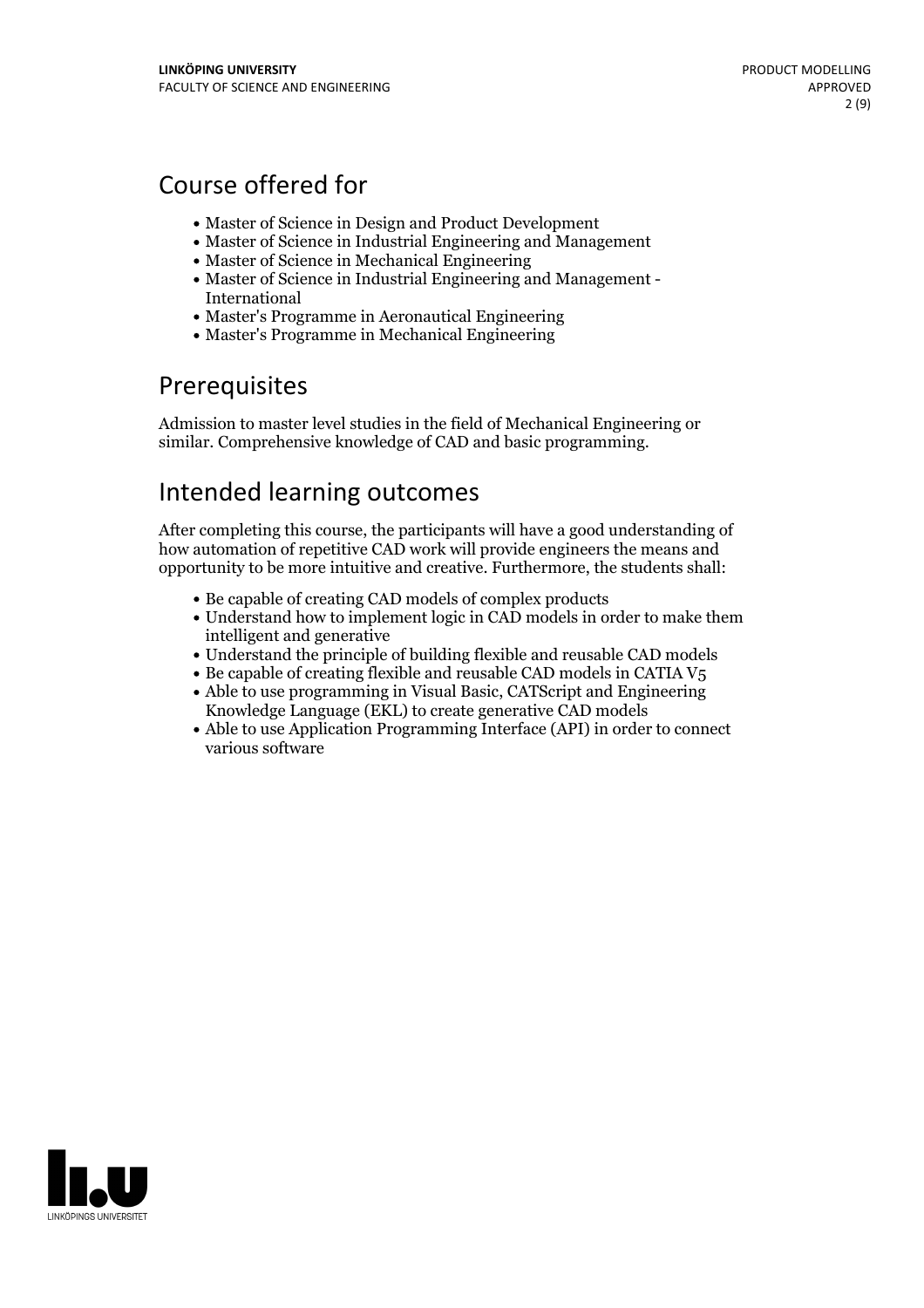## Course content

The course is divided in three parts. In the first part of the course the students are introduced to:

- $\bullet$  Basic modeling in CATIA V<sub>5</sub>
- Part workbench
- Assembly workbench
- Generative Shape Design workbench

Part two of the course will introduce the students to:

- Methodologies on how to create complex products.<br>• Rule-based design
- 
- Design reuse
- How to connect models with an external user interface
- Early on in the course an examination task will be handed out, which should be solved working in groups.

# Teaching and working methods

Lectures and computer exercises where methods and techniques thought in the course are applied to real design tasks. The lectures consist of mixed theory overview as well as guest lecturers from the industry to put the theory in a real world context. In the end of the course a workshop is arranged where the students will present their results to each other and invited industry representatives.

## Examination

UPG1 Hand-in Assignments 6 credits U, 3, 4, 5 Students are divided into groups and solve a project. Upon completion of the project, the student will present their project at an examination date. To test the students' individual knowledge, individual exercises are shared during a 3-hour lab opportunity as well.

## Grades

Four-grade scale, LiU, U, 3, 4, 5

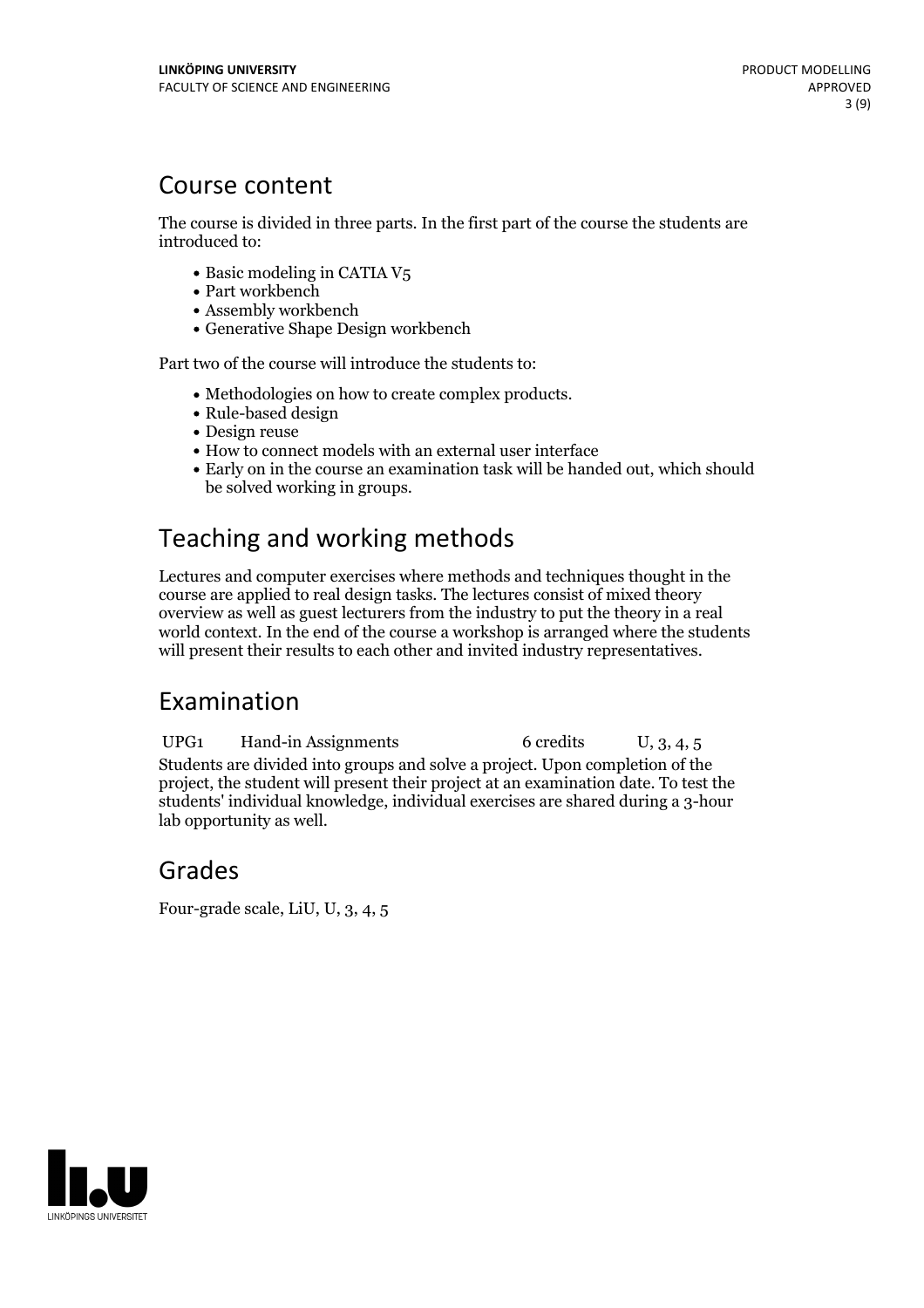## Other information

### **Supplementarycourses**

TMKT79 - Collaborative Multidisciplinary Design Optimization

### **About teaching and examination language**

The teaching language is presented in the Overview tab for each course. The examination language relates to the teaching language as follows:

- If teaching language is "Swedish", the course as a whole could be given in Swedish, or partly in English. Examination language is Swedish, but parts
- of the examination can be in English. If teaching language is "English", the course as <sup>a</sup> whole is taught in English. Examination language is English. If teaching language is "Swedish/English", the course as <sup>a</sup> whole will be
- taught in English if students without prior knowledge of the Swedish language participate. Examination language is Swedish or English depending on teaching language.

### **Other**

The course is conducted in a manner where both men's and women's experience and knowledge are made visible and developed.

The planning and implementation of a course should correspond to the course syllabus. The course evaluation should therefore be conducted with the course syllabus as a starting point.

If special circumstances prevail, the vice-chancellor may in a special decision specify the preconditions for temporary deviations from this course syllabus, and delegate the right to take such decisions.

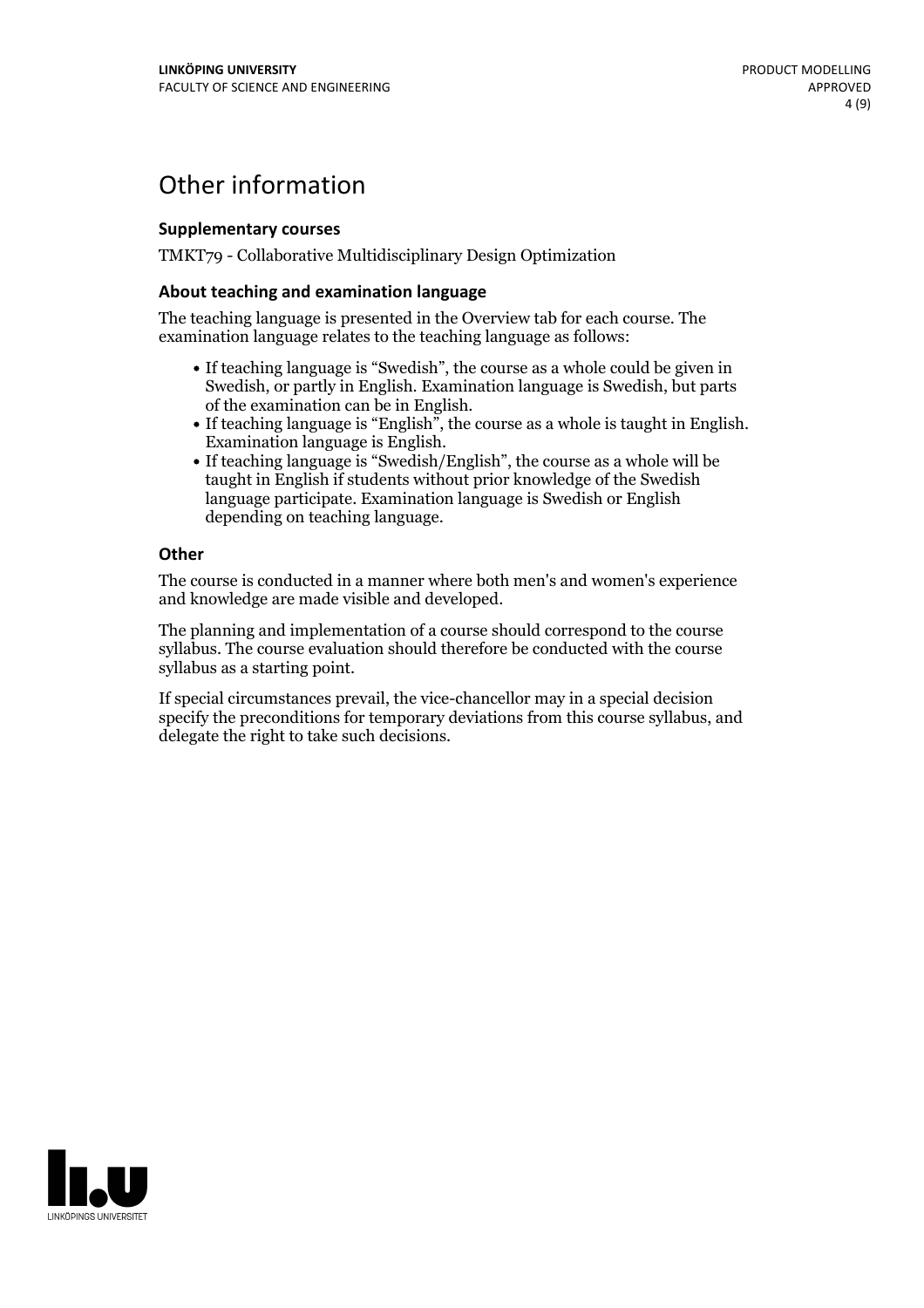## **Common rules**

## Course syllabus

A syllabus must be established for each course. The syllabus specifies the aim and contents of the course, and the prior knowledge that a student must have in order to be able to benefit from the course.

## Timetabling

Courses are timetabled after a decision has been made for this course concerning its assignment to a timetable module.

### Interruption in and deregistration from a course

The LiU decision, Guidelines concerning confirmation of participation in education (Dnr LiU-2020-02256), states that interruptions in study are to be recorded in Ladok. Thus, all students who do not participate in a course for which they have registered must record the interruption, such that the registration on the course can be removed. Deregistration from or interrupting a course is carried out using <sup>a</sup> web-based form: https://www.lith.liu.se/for- [studenter/kurskomplettering?l=en.](https://www.lith.liu.se/for-studenter/kurskomplettering?l=en)

## Cancelled courses and changes to the course syllabus

Courses with few participants (fewer than 10) may be cancelled or organised in a manner that differs from that stated in the course syllabus. The Dean is to deliberate and decide whether a course is to be cancelled or changed from the course syllabus.

## Guidelines relating to examinations and examiners

For details, see Guidelines for education and examination for first-cycle and second-cycle education at Linköping University, Dnr LiU-2020-04501 [\(http://styrdokument.liu.se/Regelsamling/VisaBeslut/917592\)](http://styrdokument.liu.se/Regelsamling/VisaBeslut/917592).

An examiner must be employed as a teacher at LiU according to the LiU Regulations for Appointments, Dnr LiU-2021-01204 [\(https://styrdokument.liu.se/Regelsamling/VisaBeslut/622784](https://styrdokument.liu.se/Regelsamling/VisaBeslut/622784)). For courses in second-cycle, the following teachers can be appointed as examiner: Professor (including Adjunct and Visiting Professor), Associate Professor (including Adjunct), Senior Lecturer (including Adjunct and Visiting Senior Lecturer), Research Fellow, or Postdoc. For courses in first-cycle, Assistant Lecturer (including Adjunct and Visiting Assistant Lecturer) can also be appointed as examiner in addition to those listed for second-cycle courses. In exceptional cases, a Part-time Lecturer can also be appointed as an examiner at both first- and second cycle, see Delegation of authority for the Board of Faculty of Science and Engineering.

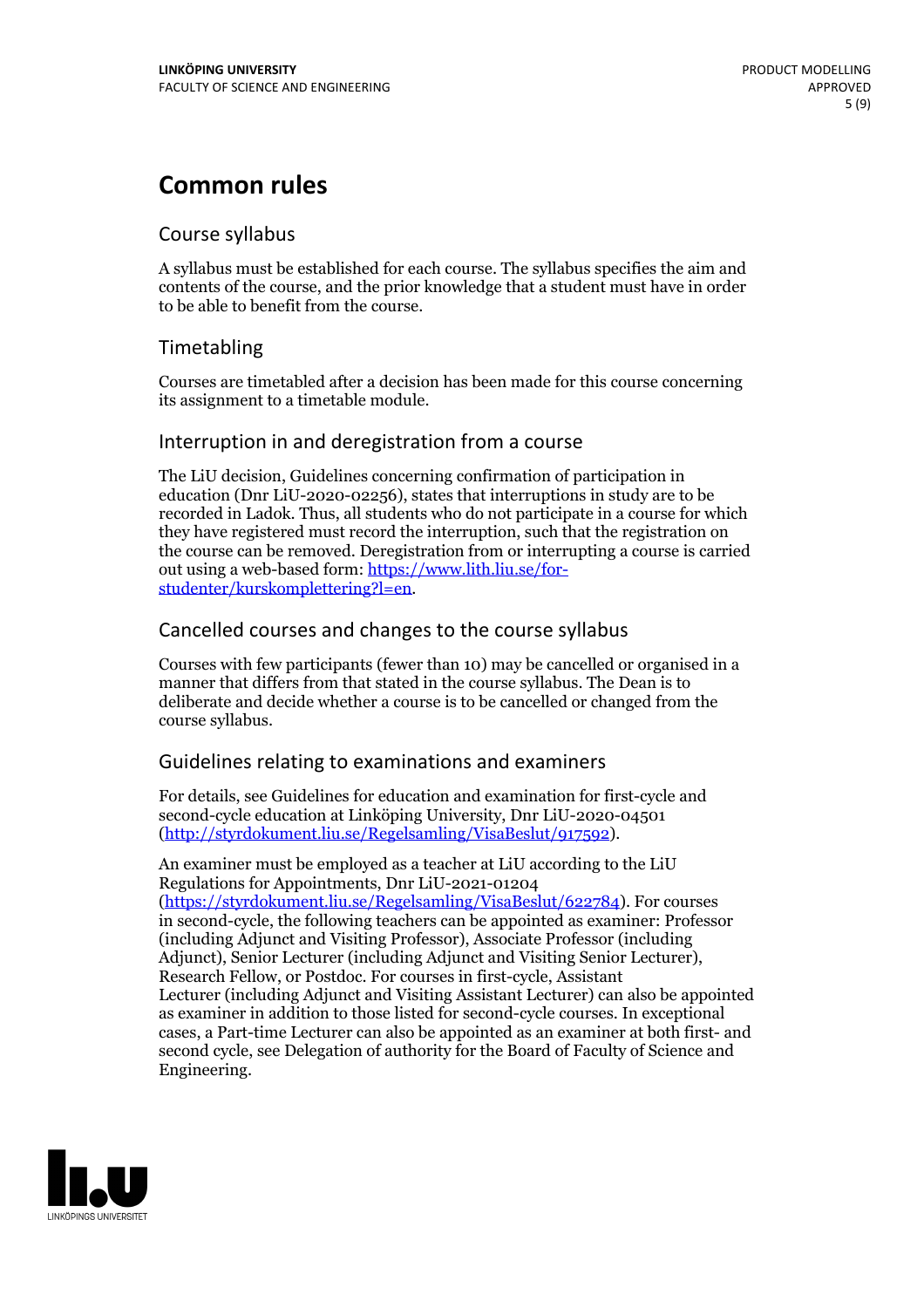## Forms of examination

### **Principles for examination**

Written and oral examinations and digital and computer-based examinations are held at least three times a year: once immediately after the end of the course, once in August, and once (usually) in one of the re-examination periods. Examinations held at other times are to follow a decision of the faculty programme board.

Principles for examination scheduling for courses that follow the study periods:

- courses given in VT1 are examined for the first time in March, with re-examination in June and August
- courses given in VT2 are examined for the first time in May, with re-examination in August and October
- courses given in HT1 are examined for the first time in October, with re-examination in January and August
- courses given in HT2 are examined for the first time in January, with re-examination in March and in August.

The examination schedule is based on the structure of timetable modules, but there may be deviations from this, mainly in the case of courses that are studied and examined for several programmes and in lower grades (i.e. 1 and 2).

Examinations for courses that the faculty programme board has decided are to be held in alternate years are held three times during the school year in which the course is given according to the principles stated above.

Examinations for courses that are cancelled orrescheduled such that they are not given in one or several years are held three times during the year that immediately follows the course, with examination scheduling that corresponds to the scheduling that was in force before the course was cancelled or rescheduled.

When a course, or a written examination (TEN, DIT, DAT), is given for the last time, the regular examination and two re-examinations will be offered. Thereafter, examinations are phased out by offering three examinations during the following academic year at the same times as the examinations in any substitute course. If there is no substitute course, three examinations will be offered during re- examination periods during the following academic year. Other examination times are decided by the faculty programme board. In all cases above, the examination is also offered one more time during the academic year after the following, unless the faculty programme board decides otherwise. In total, 6 re-examinations are offered, of which 2 are regular re-examinations. In the examination registration system, the examinations given for the penultimate time and the last time are denoted.

If a course is given during several periods of the year (for programmes, or on different occasions for different programmes) the faculty programme board or boards determine together the scheduling and frequency of re-examination occasions.

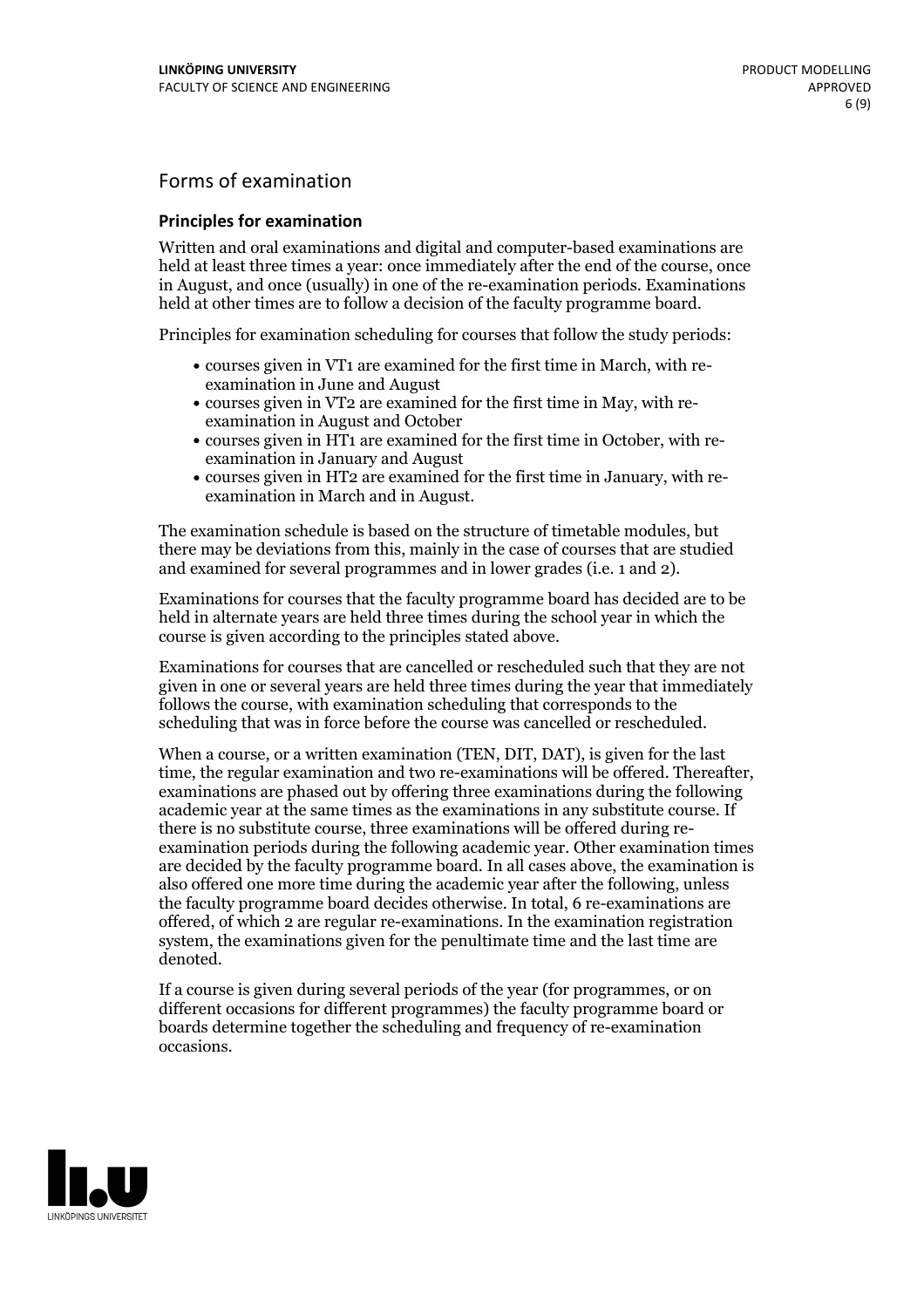### **Retakes of other forms of examination**

Regulations concerning retakes of other forms of examination than written examinations and digital and computer-based examinations are given in the LiU guidelines for examinations and examiners, [http://styrdokument.liu.se/Regelsamling/VisaBeslut/917592.](http://styrdokument.liu.se/Regelsamling/VisaBeslut/917592)

### **Course closure**

For Decision on Routines for Administration of the Discontinuation of Educational Programs, Freestanding Courses and Courses in Programs, see DNR LiU-2021-04782. After a decision on closure and after the end of the discontinuation period, the students are referred to a replacement course (or similar) according to information in the course syllabus or programme syllabus. If a student has passed some part/parts of a closed program course but not all, and there is an at least partially replacing course, an assessment of crediting can be made. Any crediting of course components is made by the examiner.

#### **Registration for examination**

In order to take an written, digital or computer-based examination, registration in advance is mandatory, see decision in the university's rule book [https://styrdokument.liu.se/Regelsamling/VisaBeslut/622682.](https://styrdokument.liu.se/Regelsamling/VisaBeslut/622682) An unregistered student can thus not be offered a place. The registration is done at the Student Portal or in the LiU-app during the registration period. The registration period opens 30 days before the date of the examination and closes 10 days before the date of the examination. Candidates are informed of the location of the examination by email, four days in advance.

### **Code of conduct for students during examinations**

Details are given in a decision in the university's rule book: <http://styrdokument.liu.se/Regelsamling/VisaBeslut/622682>.

#### **Retakes for higher grade**

Students at the Institute of Technology at LiU have the right to retake written examinations and digital and computer-based examinations in an attempt to achieve a higher grade. This is valid for all examination components with code "TEN", "DIT" and "DAT". The same right may not be exercised for other examination components, unless otherwise specified in the course syllabus.

A retake is not possible on courses that are included in an issued degree diploma.

#### **Grades**

The grades that are preferably to be used are Fail (U), Pass (3), Pass not without distinction  $(4)$  and Pass with distinction  $(5)$ .

- Grades U, 3, 4, 5 are to be awarded for courses that have written or digital examinations.<br>• Grades Fail (U) and Pass (G) may be awarded for courses with a large
- degree of practical components such as laboratory work, project work and

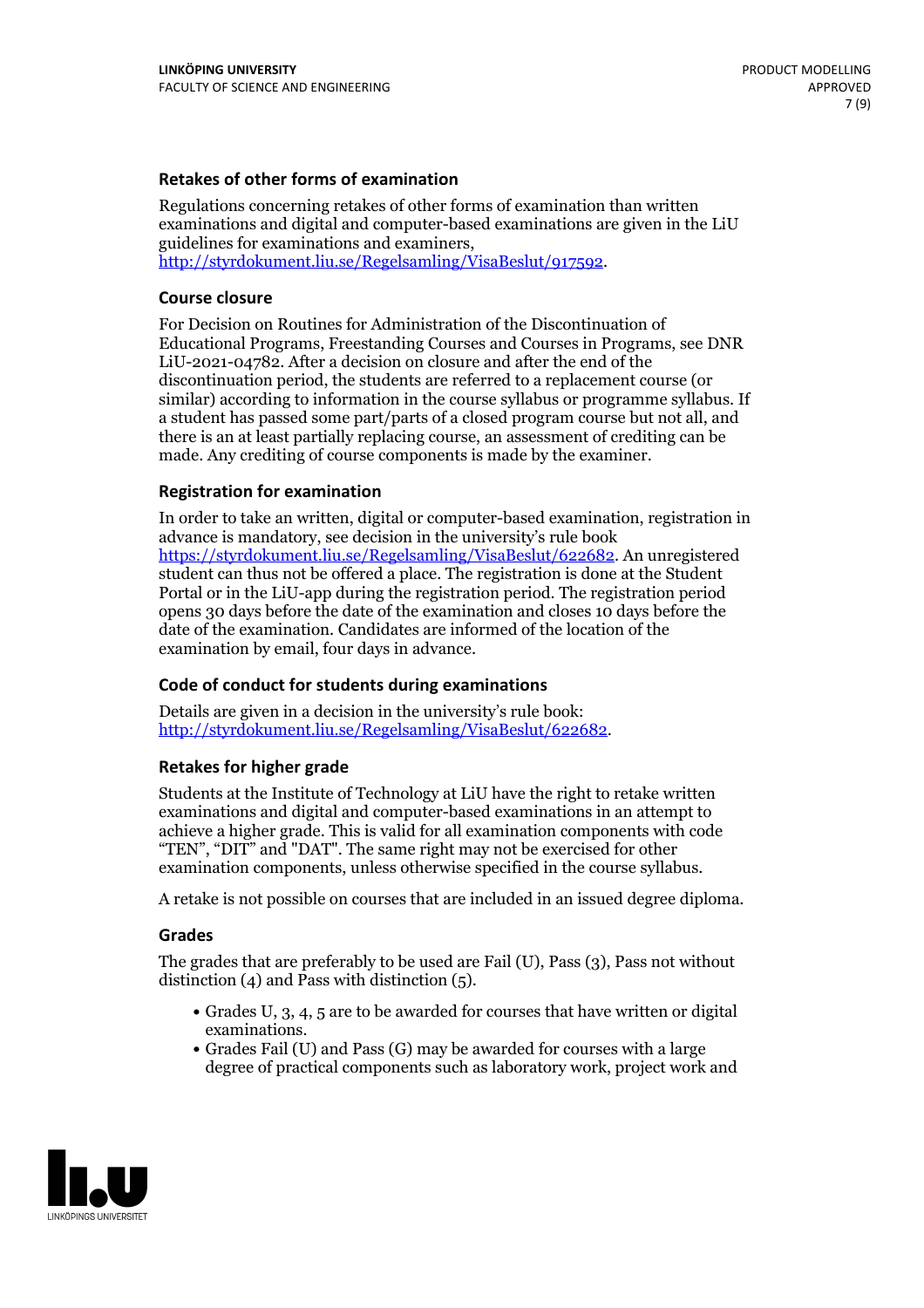group work.<br>• Grades Fail (U) and Pass (G) are to be used for degree projects and other independent work.

### **Examination components**

The following examination components and associated module codes are used at the Faculty of Science and Engineering:

- Grades U, 3, 4, 5 are to be awarded for written examinations (TEN) and
- digital examinations (DIT).<br>• Examination components for which the grades Fail (U) and Pass (G) may be awarded are laboratory work (LAB), project work (PRA), preparatory written examination (KTR), digital preparatory written examination (DIK), oral examination (MUN), computer-based examination (DAT), home
- assignment (HEM), and assignment (UPG).<br>• Students receive grades either Fail (U) or Pass (G) for other examination components in which the examination criteria are satisfied principally through active attendance such as tutorial group (BAS) or examination item
- (MOM).<br>• Grades Fail (U) and Pass (G) are to be used for the examination components Opposition (OPPO) and Attendance at thesis presentation (AUSK) (i.e. part of the degree project).

In general, the following applies:

- 
- Mandatory course components must be scored and given <sup>a</sup> module code. Examination components that are not scored, cannot be mandatory. Hence, it is voluntary to participate in these examinations, and the voluntariness must be clearly stated. Additionally, if there are any associated conditions to
- the examination component, these must be clearly stated as well.<br>• For courses with more than one examination component with grades U,3,4,5, it shall be clearly stated how the final grade is weighted.

For mandatory components, the following applies (in accordance with the LiU Guidelines for education and examination for first-cycle and second-cycle education at Linköping University,<br>[http://styrdokument.liu.se/Regelsamling/VisaBeslut/917592\)](http://styrdokument.liu.se/Regelsamling/VisaBeslut/917592):

If special circumstances prevail, and if it is possible with consideration of the nature of the compulsory component, the examiner may decide to replace the compulsory component with another equivalent component.

For possibilities to alternative forms of examinations, the following applies (in accordance with the LiU Guidelines for education and examination for first-cycle [http://styrdokument.liu.se/Regelsamling/VisaBeslut/917592\)](http://styrdokument.liu.se/Regelsamling/VisaBeslut/917592):

If the LiU coordinator for students with disabilities has granted a student the right to an adapted examination for a written examination in an examination hall, the student has the right to it.